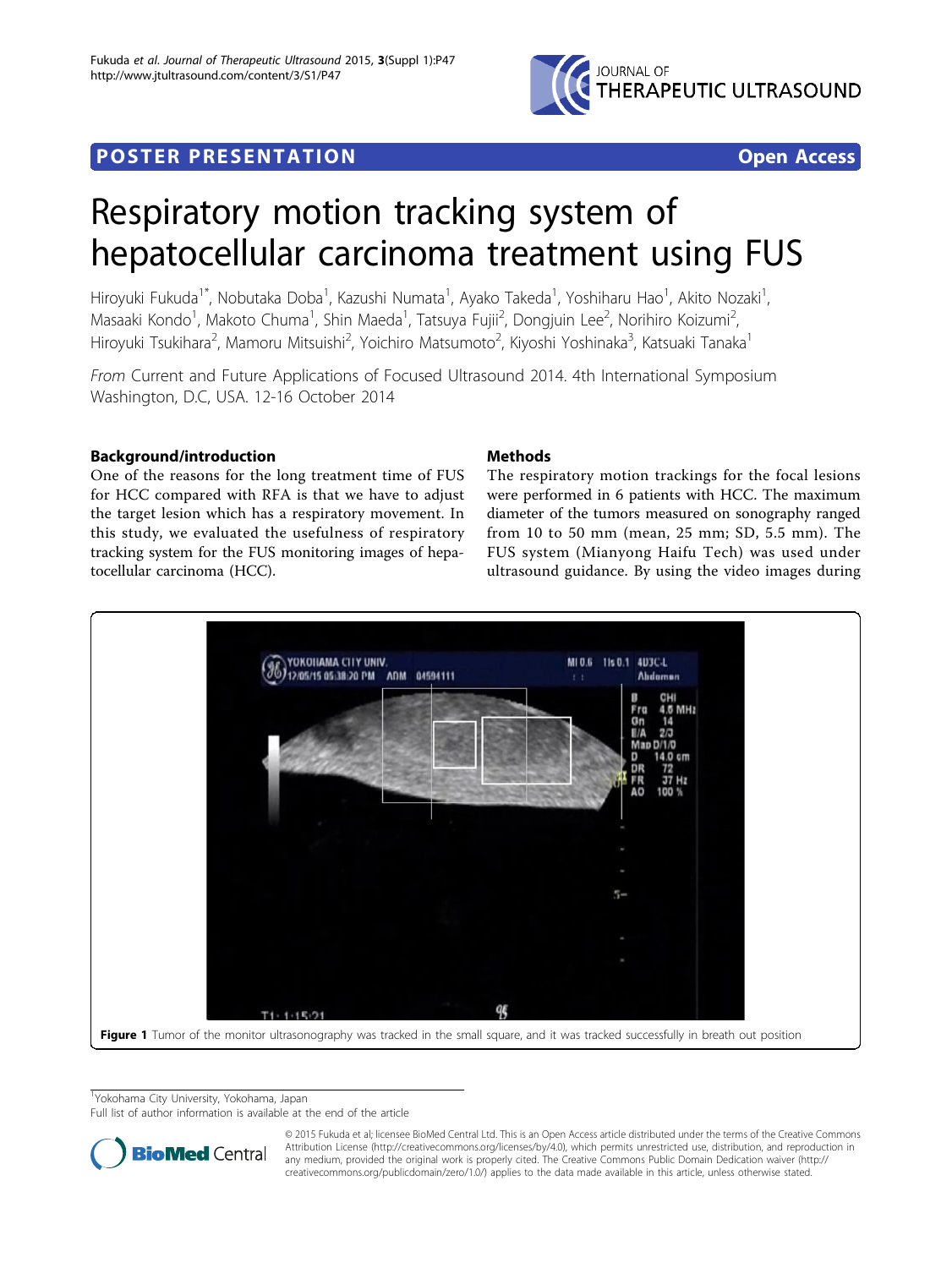<span id="page-1-0"></span>

Figure 2 Tumor of the monitor ultrasonography in breath in position